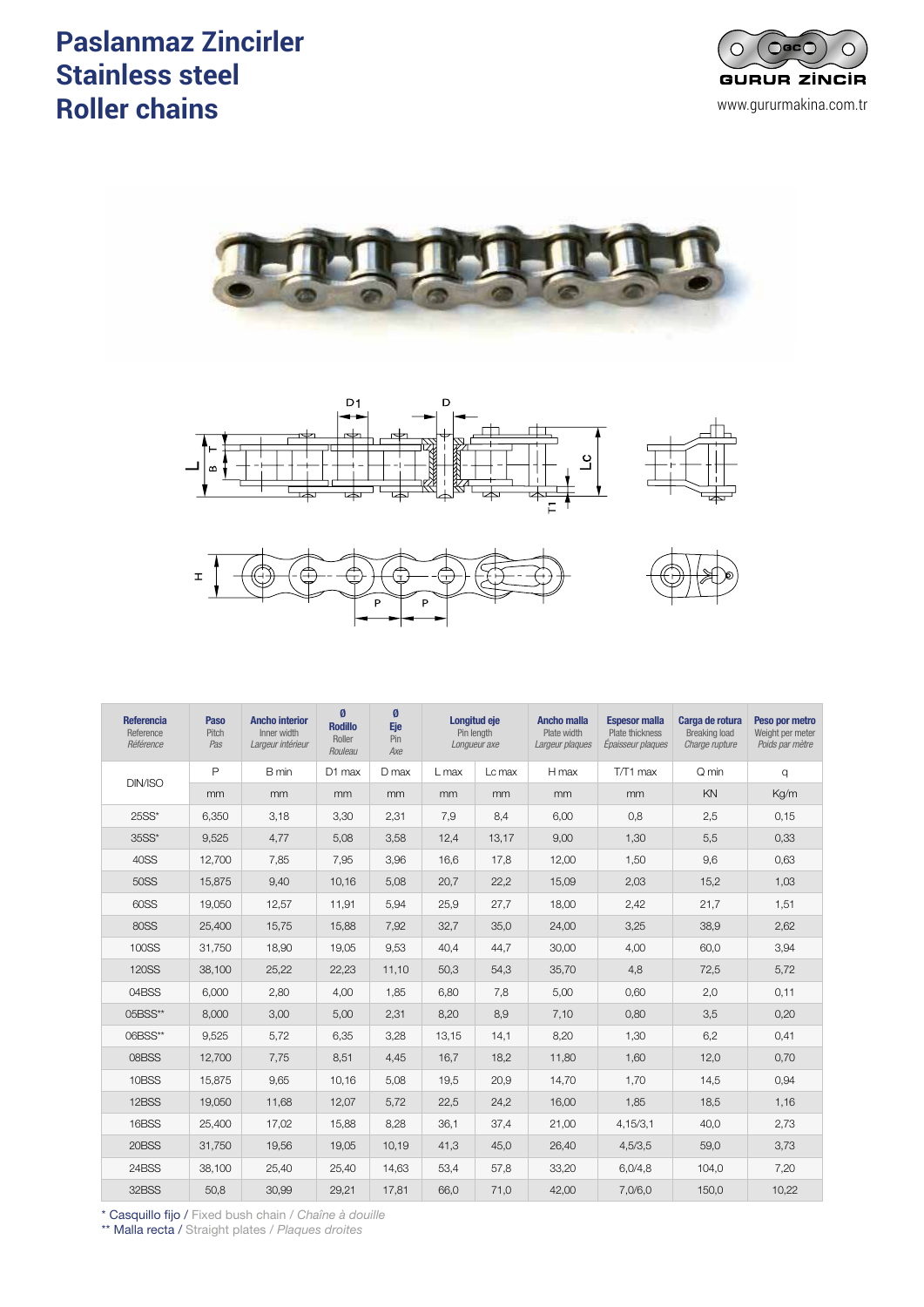# **Paslanmaz Zincirler** de Louis De Louis De Louis De Louis De Louis De Louis De Louis De Louis De Louis De Louis **Stainless steel Roller chains** *Chaînes à rouleaux acier inox double pas*









| <b>Referencia</b><br>Reference<br>Référence | <b>Paso</b><br>Pitch<br>Pas | <b>Ancho interior</b><br>Inner width<br>Largeur intérieur | Ø<br><b>Rodillo</b><br>Roller<br>Rouleau | Ø<br>Eje<br>$P_{\text{in}}$<br>Axe | Longitud eje<br>Pin length<br>Longueur axe |        | <b>Ancho malla</b><br>Plate width<br>Largeur plaques | <b>Espesor malla</b><br>Plate thickness<br>Épaisseur plaques | Carga de rotura<br>Breaking load<br>Charge rupture | Peso por metro<br>Weight per meter<br>Poids par mètre |      |
|---------------------------------------------|-----------------------------|-----------------------------------------------------------|------------------------------------------|------------------------------------|--------------------------------------------|--------|------------------------------------------------------|--------------------------------------------------------------|----------------------------------------------------|-------------------------------------------------------|------|
| <b>ASA</b>                                  | $\mathsf{P}$                | B min                                                     | D1 max                                   | D max                              | L max                                      | Lc max | H max                                                | T max                                                        | Q min                                              | $\alpha$                                              |      |
|                                             | mm                          | mm                                                        | m <sub>m</sub>                           | mm                                 | mm                                         | mm     | mm                                                   | mm                                                           | KN                                                 | Kg/m                                                  |      |
| C2040SS                                     | 25,40                       | 7,85                                                      | 7,95                                     | 3,96                               | 16,6                                       | 17,8   | 12,0                                                 | 1,50                                                         | 9,6                                                | 0,51                                                  |      |
| C2042SS                                     |                             |                                                           | 15,88                                    |                                    |                                            |        |                                                      |                                                              |                                                    | 0,85                                                  |      |
| <b>C2040HSS</b>                             | 25,40                       | 7,85                                                      | 7,95                                     | 3,96                               | 18,8                                       | 19,9   | 12,0                                                 | 2,03                                                         | 9,6                                                | 0,66                                                  |      |
| <b>C2042HSS</b>                             |                             |                                                           | 15,88                                    |                                    |                                            |        |                                                      |                                                              |                                                    | 0,99                                                  |      |
| C2050SS                                     | 31,75                       | 9,40                                                      | 10,16                                    | 5,08                               | 20,7                                       | 22,2   | 15,0                                                 | 2,03                                                         | 15,2                                               | 0,79                                                  |      |
| C2052SS                                     |                             |                                                           | 19,05                                    |                                    |                                            |        |                                                      |                                                              |                                                    | 1,29                                                  |      |
| C2050HSS                                    | 31,75                       | 9,40                                                      | 10,16                                    | 5,08                               | 22,1                                       | 23,5   | 15,0                                                 | 2,42                                                         | 15,2                                               | 0,97                                                  |      |
| <b>C2052HSS</b>                             |                             |                                                           | 19,05                                    |                                    |                                            |        |                                                      |                                                              |                                                    | 1,42                                                  |      |
| C2060SS                                     | 38,10                       | 12,57                                                     | 11,91                                    | 5,94                               | 25.9                                       | 27,7   | 18.0                                                 | 2.42                                                         | 21,7                                               | 1,13                                                  |      |
| C2062SS                                     |                             |                                                           | 22,23                                    |                                    |                                            |        |                                                      |                                                              |                                                    | 1,63                                                  |      |
| <b>C2060HSS</b>                             | 38,10                       | 12,57                                                     | 11,91                                    |                                    | 29,2                                       | 31,6   | 18,0                                                 | 3,25                                                         | 21,7                                               | 1,46                                                  |      |
| C2062HSS                                    |                             |                                                           | 22,23                                    | 5,94                               |                                            |        |                                                      |                                                              |                                                    | 2,10                                                  |      |
| C2080SS                                     |                             |                                                           |                                          | 15,88                              |                                            |        |                                                      |                                                              |                                                    |                                                       | 2,11 |
| C2082SS                                     | 50,80                       | 15,75                                                     | 28,58                                    | 7,92                               | 32,7                                       | 36,5   | 24,0                                                 | 3,25                                                         | 38,9                                               | 3,16                                                  |      |
| <b>C2080HSS</b>                             |                             |                                                           | 15,88                                    |                                    |                                            |        |                                                      |                                                              |                                                    | 2,57                                                  |      |
| C2082HSS                                    | 50,80                       | 15,75                                                     | 28,58                                    | 7,92                               | 36,2                                       | 39,4   | 24,0                                                 | 4,00                                                         | 38,9                                               | 3,63                                                  |      |
| C2100SS                                     |                             |                                                           | 19.05<br>18,90                           | 9,53                               | 40,4                                       | 44,7   | 30,0                                                 | 4,00                                                         |                                                    | 3,05                                                  |      |
| C2102SS                                     | 63,50                       |                                                           | 39,67                                    |                                    |                                            |        |                                                      |                                                              | 60,0                                               | 4,89                                                  |      |
| C2100HSS                                    | 63,50                       | 18,90                                                     | 19,05                                    |                                    | 43,6                                       | 46,9   | 30,0                                                 |                                                              |                                                    | 3,61                                                  |      |
| C2102HSS                                    |                             |                                                           | 9,53<br>39,67                            |                                    |                                            |        |                                                      | 4,80                                                         | 60,0                                               | 5,45                                                  |      |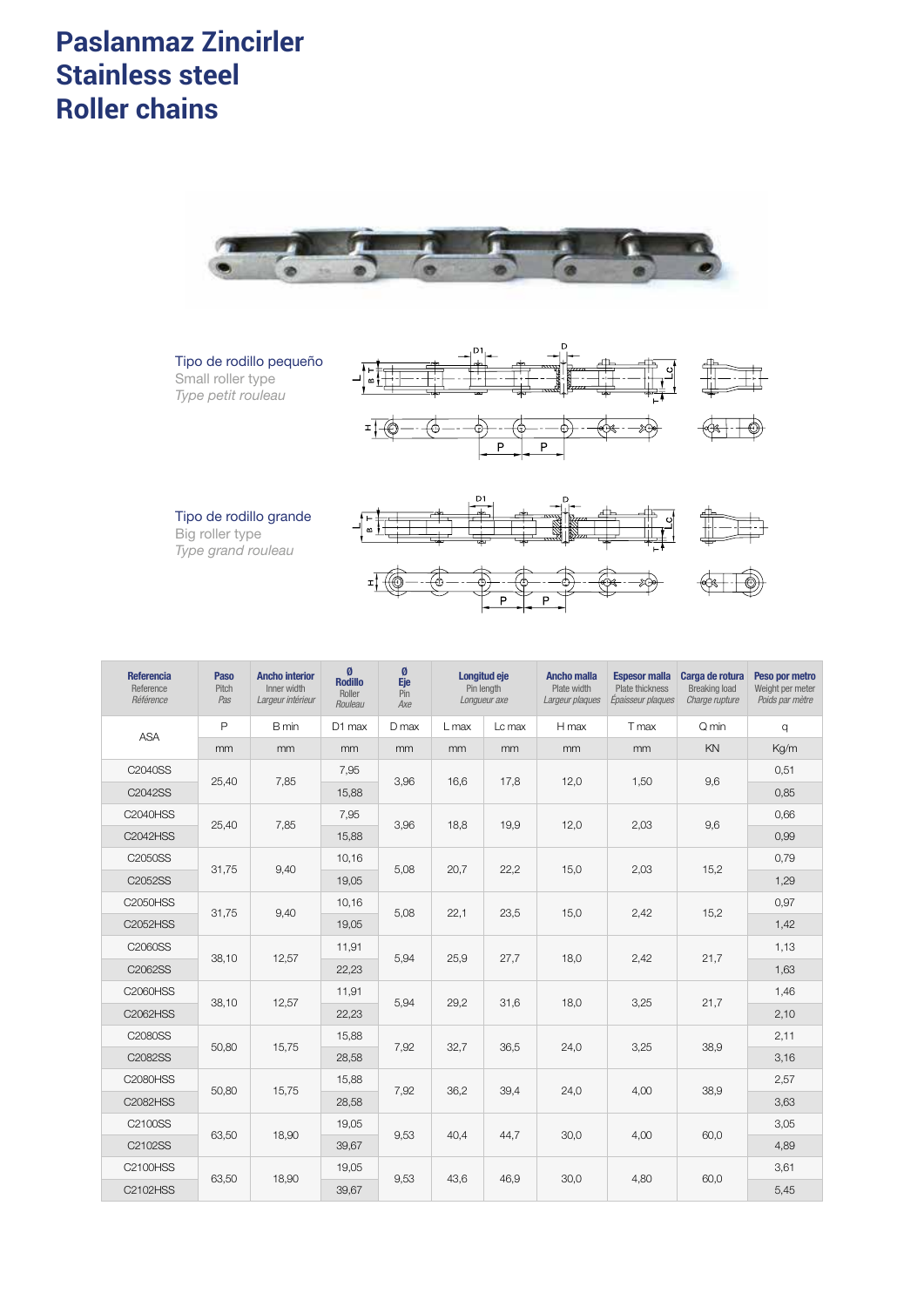# **Paslanmaz Zincirler** de Acero Inoxidades de Acero III de Acero III de Acero III de Acero III de Acero III de A **Stainless steel Roller chains** *Chaînes acier inox avec axe creux*







### Cadenas de eje hueco de acero inoxidable

Stainless steel hollow pin chains

*Chaînes avec axe creux acier inox*

| <b>Referencia</b><br>Reference<br>Référence | Paso<br>Pitch<br>Pas | <b>Ancho interior</b><br>Inner width<br>Largeur intérieur | $\boldsymbol{\emptyset}$<br><b>Rodillo</b><br>Roller<br>Rouleau | Ø<br>Eje<br>Pin<br>Axe |        | Longitud eje<br>Pin length<br>Longueur axe |                | <b>Ancho malla</b><br>Plate width<br>Largeur plaques | <b>Espesor malla</b><br>Plate thickness<br>Épaisseur plaques | Carga de rotura<br>Breaking load<br>Charge rupture | Peso por metro<br>Weight per meter<br>Poids par mètre | <b>Tipo</b><br>Type |
|---------------------------------------------|----------------------|-----------------------------------------------------------|-----------------------------------------------------------------|------------------------|--------|--------------------------------------------|----------------|------------------------------------------------------|--------------------------------------------------------------|----------------------------------------------------|-------------------------------------------------------|---------------------|
|                                             | $\mathsf{P}$         | B min                                                     | D1 max                                                          | D max                  | D7 min | L max                                      | Lc max         | H max                                                | T/T1 max                                                     | Q min                                              | q                                                     | Type                |
|                                             | mm                   | mm                                                        | mm                                                              | mm                     | mm     | mm                                         | m <sub>m</sub> | mm                                                   | mm                                                           | KN                                                 | Kg/m                                                  |                     |
| 40HPSS                                      | 12.700               | 7.85                                                      | 7,95                                                            | 5,63                   | 4,00   | 16.50                                      | 17,60          | 12,00                                                | 1,50                                                         | 7,70                                               | 0,55                                                  | B                   |
| 50HPSS                                      | 15,875               | 9,40                                                      | 10,16                                                           | 7,03                   | 5,13   | 20,70                                      | 21,90          | 15,09                                                | 2,03                                                         | 14,00                                              | 0,92                                                  | B                   |
| 60HPSS                                      | 19.050               | 12.70                                                     | 11.91                                                           | 8.31                   | 6.00   | 25.80                                      | 26.80          | 18.00                                                | 2,42                                                         | 16.80                                              | 1,31                                                  | B/C                 |
| 80HPSS                                      | 25,400               | 15,75                                                     | 15,88                                                           | 11,40                  | 8,05   | 32,50                                      | 33,80          | 24,00                                                | 3,25                                                         | 35,00                                              | 2,29                                                  | B                   |
| 08BHPSS                                     | 12,700               | 7,75                                                      | 8,51                                                            | 6,38                   | 4,50   | 16.60                                      | 17,75          | 11,80                                                | 1.60                                                         | 5,50                                               | 0,57                                                  | B/C                 |
| 10BHPSS                                     | 15,875               | 9,65                                                      | 10,16                                                           | 7,02                   | 5,13   | 19,50                                      | 20,50          | 14,70                                                | 1,70                                                         | 11,90                                              | 0,86                                                  | B/C                 |
| 12BHPSS                                     | 19,050               | 11,68                                                     | 12,07                                                           | 8,09                   | 6,00   | 22,70                                      | 23,90          | 16,10                                                | 1,85                                                         | 15,30                                              | 0,82                                                  | B/C                 |
| 16BHPSS                                     | 25,400               | 17,02                                                     | 15,88                                                           | 11,50                  | 8,20   | 35,30                                      | 37,00          | 23,20                                                | 4,00/3,10                                                    | 36,70                                              | 2,26                                                  | B/C                 |
| 70254HIS01                                  | 25,400               | 17,02                                                     | 15,88                                                           | 8,00                   | 6,00   | 33,00                                      | 35,00          | 21,00                                                | 3,00                                                         | 36,30                                              |                                                       | A                   |
| 70254HIS04                                  | 25,400               | 8,00                                                      | 16,00                                                           | 6,00                   | 4,20   | 19,20                                      | 20,70          | 12,00                                                | 2,00                                                         | 8,80                                               |                                                       | A                   |
| 70317HI002                                  | 31.750               | 11,00                                                     | 20,00                                                           | 7,00                   | 4,20   | 23,00                                      | 24,50          | 16,50                                                | 2,00                                                         | 16,50                                              |                                                       | Α                   |
| 70317HI004                                  | 31,750               | 19,56                                                     | 19,05                                                           | 10,20                  | 6,20   | 40,00                                      | 42,00          | 26,00                                                | 4,00                                                         | 55,00                                              |                                                       | Α                   |
| 70350HI000                                  | 35,000               | 16.00                                                     | 20,00                                                           | 14,00                  | 10,20  | 32,00                                      | 34,00          | 26.00                                                | 3,00                                                         | 29.70                                              |                                                       | Α                   |
| 70417HI000                                  | 41,750               | 20,50                                                     | 17,00                                                           | 11,00                  | 8,20   | 36,00                                      | 38,00          | 22,00                                                | 3,00                                                         | 26,40                                              |                                                       | Α                   |
| 70508HI000*                                 | 50,800               | 10,00                                                     | 30,00                                                           | 11,50                  | 8,20   | 26,50                                      | 28,50          | 26,00                                                | 3,00                                                         | 46,20                                              |                                                       | Α                   |
|                                             |                      |                                                           |                                                                 |                        |        |                                            |                |                                                      |                                                              |                                                    |                                                       |                     |
|                                             |                      |                                                           |                                                                 |                        |        |                                            |                |                                                      |                                                              |                                                    |                                                       |                     |
|                                             |                      |                                                           |                                                                 |                        |        |                                            |                |                                                      |                                                              |                                                    |                                                       |                     |

\* Disponible con rodillo delrin / Available with POM roller / *Disponible avec rouleaux POM*